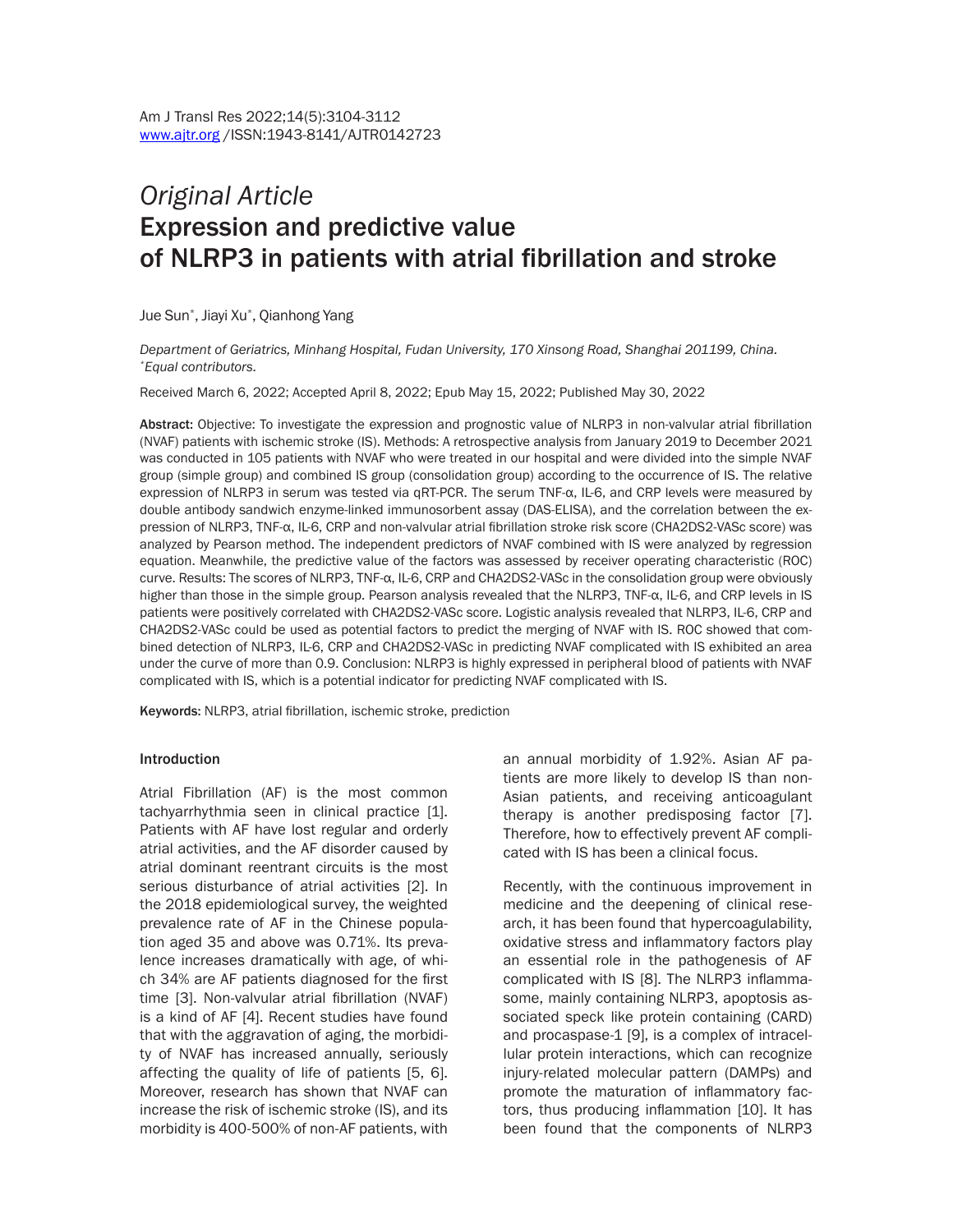inflammasome are expressed in cardiomyocytes and fibroblasts, and NLRP3 is the most abundant in cardiac fibroblasts. Research has shown that NLRP3 is involved in the occurrence of AF [11]. It is discovered that NLRP3 inflammasome may be the key mediator of cell injury and inflammation after stroke. Inhibiting NLRP3 inflammasome can reduce the degree of neurological impairment and alleviate cerebral ischemia-reperfusion injury under the condition of ischemia *in vivo* and *in vitro* [12]. However, it has not been determined whether NLRP3 can be used as a prognostic indicator in patients with NVAF and IS.

In this research, we analyzed the NLRP3 expression in serum of NVAF patients with/without IS, evaluated the prognostic value, and provided potential prognostic indicators for treatment.

#### Methods and data

## *Clinical data*

Retrospective analysis from January 2019 to December 2021, in 105 patients with NVAF were treated in our hospital who were divided into the simple NVAF group (n=45, simple group) and combined IS group (n=60, consolidation group, All patients met the is diagnostic criteria in the Chinese guidelines for the diagnosis and treatment of acute ischemic stroke (2018) according to the occurrence of IS. This study was approved by the Medical Ethics Committee of our hospital. All the patients included knew about this research and signed the informed consent form. Approval No.: SH1901005.

## *Inclusion and exclusion criteria*

*Inclusion criteria:* 1. All patients who meet the diagnostic criteria of NVAF in the 2016 European guidelines for the Management of Atrial Fibrillation [13]; 2. Patients with paroxysmal or persistent atrial fibrillation confirmed by 12 lead routine ECG or 24-h ambulatory ECG and NVAF confirmed by transthoracic echocardiography; 3. Patients with complete clinical data.

*Exclusion criteria:* 1. Patients complicated with other heart diseases; 2. Patients with serious dysfunction of liver, lung, kidney and other important organs; 3. Patients with acute and chronic infectious diseases; 4. Patients complicated with malignancy; 5. Those complicated with cerebrovascular disease, or previous history of cerebrovascular disease.

## *Sample detection*

*qRT-PCR detection:* Fasting peripheral blood was collected from patients in the morning and centrifuged at room temperature for 30 min to obtain serum. The collected serum was stored in the refrigerator at -80°C. The serum total RNA was extracted by EasyPure miRNA Kit, and its concentration and integrity were detected by ultraviolet spectrophotometer and agarose gel electrophoresis. The RNA was reverse-transcribed to obtain cDNA and amplified by PCR (TransScript®Two-Step RT-PCR SuperMix kit). The amplification system was configured according to the kit instructions: a pre-denaturation of 94°C for 3 min, and 40 cycles of amplification (94°C for 30 s, 60°C, 60°C for 30 s and 72°C for 30 s). GAPDH was used as the internal reference. The NLRP3 expression was calculated using 2<sup>-ΔΔCT</sup> [14]. NLRP3, Forward: 5'-CCATCGGCAAGACCAAGA-3', Reverse: 5'-AC-AGGCTCAGAATGCTCATC-3'. GAPDH Forward: 5'-TGACTTCAACAGCGACACCCA-3', Reverse: 5'- CACCCTGTTGCTGTAGGCCAAA-3'.

*Elisa test:* The expression of inflammatory cytokines (TNF-α, ml077385; IL-6, ml058097; CRP, ml057570; All kits were from China, Shanghai, mlbio.) in the serum of patients was detected by ELISA kit. Five mL of venous blood was collected from each patient, centrifuged at 1509.3 g for 10 min, and serum was collected for subsequent experiments. The collected serum was added to 50 μL of standard solutions of different concentrations in blank microwells; 50 μL of distilled water was added to blank control wells and 50 μL of antibody was added; 40 μL of sample was added to the remaining microwells, and then 10 μL of biotinlabeled antibody was added. Then the plate was sealed and incubated at 37°C for 30 min. When washing the plate, we ensured that each well of the washing solution was full without overflowing and it was let stand for 30 s and discard, and patted dry for a total of 5 times. Fifty L enzyme labeled solution was added to each well, and the plate was incubated at 37°C for 60 min again and washed again for 5 times. At last, the plate was dried thoroughly with absorbent paper and added with horseradish peroxidase label 100 μL/well and sealed. It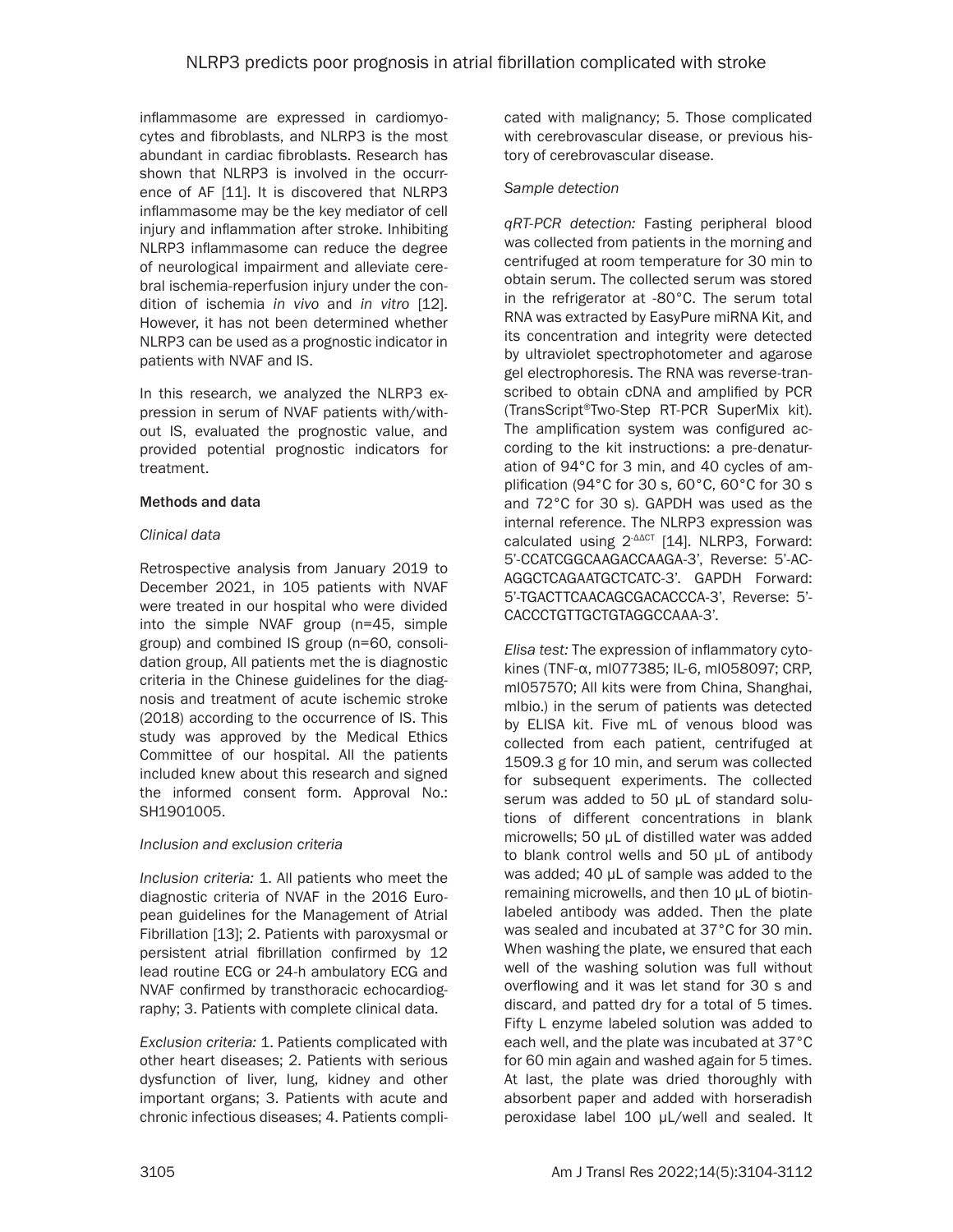was incubated 15 min without light at 37°C, added by 100 μL/well chromogenic substrate TMB, then cultured 20 min at room temperature, and finally added with 50 μL terminating solution per well. The maximum absorption wavelength at 450 nm was determined by microplate reader within 15 min. Three groups of wells were set, and the experiment was repeated 3 times.

## *Clinical data collection*

Clinical data of patients, such as age, gender, uric acid, left atrial diameter (LAD), atrial fibrillation stroke risk score (CHA2DS2-VASc), serum total cholesterol (TC), triglyceride (TG), high density lipoprotein cholesterol (HDL-C) and low density lipoprotein cholesterol (LD-C) were collected.

#### *CHA2DS2-VAS scores*

CHA2DS2-VAS is a score for stroke risk assessment in AF patients, with a total score of 9. C: heart failure, 1 point; H: hypertension, 1 point; A2: age ≥75, 2 points; D: diabetes, 1 point; S: thromboembolism, stroke or transient ischemic attack, 2 points; V: vascular disease (myocardial infarction, peripheral arterial vascular disease or aortic valve disease), 1 point; A: aged 65-74, 1 point; S: gender, female, 1 point. For patients with a score of 0, no anticoagulation or only aspirin is required. For those with a score of 1, oral anticoagulant or aspirin replacement therapy is recommended as a priority. For those with scores ≥2, oral anticoagulant therapy is recommended.

#### *Outcome measures*

*Main outcome measures:* The NLRP3 expression in the two groups was analyzed. The TNFα, IL-6 and CRP levels of patients were compared, and the changes of CHA2DS2-VASc scores were evaluated. Pearson test was conducted to assess the correlation between NLRP3, TNF-α, IL-6, CRP and CHA2DS2-VASc score.

*Secondary outcome measures:* The clinical indicators of both groups of patients were compared. Logistic regression was used to investigate the predictors of NVAF complicated with IS. Its predictive value was tested through ROC curve.

#### *Statistical analysis*

The collected data were statistically analyzed via the SPSS 20.0 software package, and the image rendering was done with GraphPad 7. The comparison of measurement data between groups were compared via independent sample t-test, and the paired t-test was used for those within the group. The comparison of counting data (%) was conducted by chi-square test and expressed by  $x^2$ . Pearson test was conducted to assess the correlation between CHA2DS2-VASc score and various indexes. The risk factors for NVAF complicated with IS were analyzed by Logistic regression analysis, and the predictive value of risk factors was analzyed through ROC curve.

## **Results**

## *Comparison of baseline data between two groups of patients*

It was found that there was no remarkable difference in age, gender, BMI, course of disease, history of smoking and alcoholism, past medical history, systolic pressure, diastolic pressure, TG, and TC between two groups (all P>0.05) (Table 1).

## *Comparison of NLRP3 between the two groups of patients*

We compared the NLRP3 level between both groups and found the level in the simple group was statistical lower than that in consolidation group (P<0.001) (Figure 1).

## *Comparison of inflammatory factors between both groups of patients*

The TNF-α, IL-6, and CRP levels were detected by ELISA. The results revealed that the levels in the simple group were statistically lower than that in consolidation group (all P<0.001) (Figure 2A-C).

#### *Comparison of CHA2DS2-VASc between both groups of patients*

The patients were evaluated with the CHA2- DS2-VASc score. It revealed that the CHA2- DS2-VASc of the simple group was statistically lower than that of the consolidation group (P<0.001, Figure 3).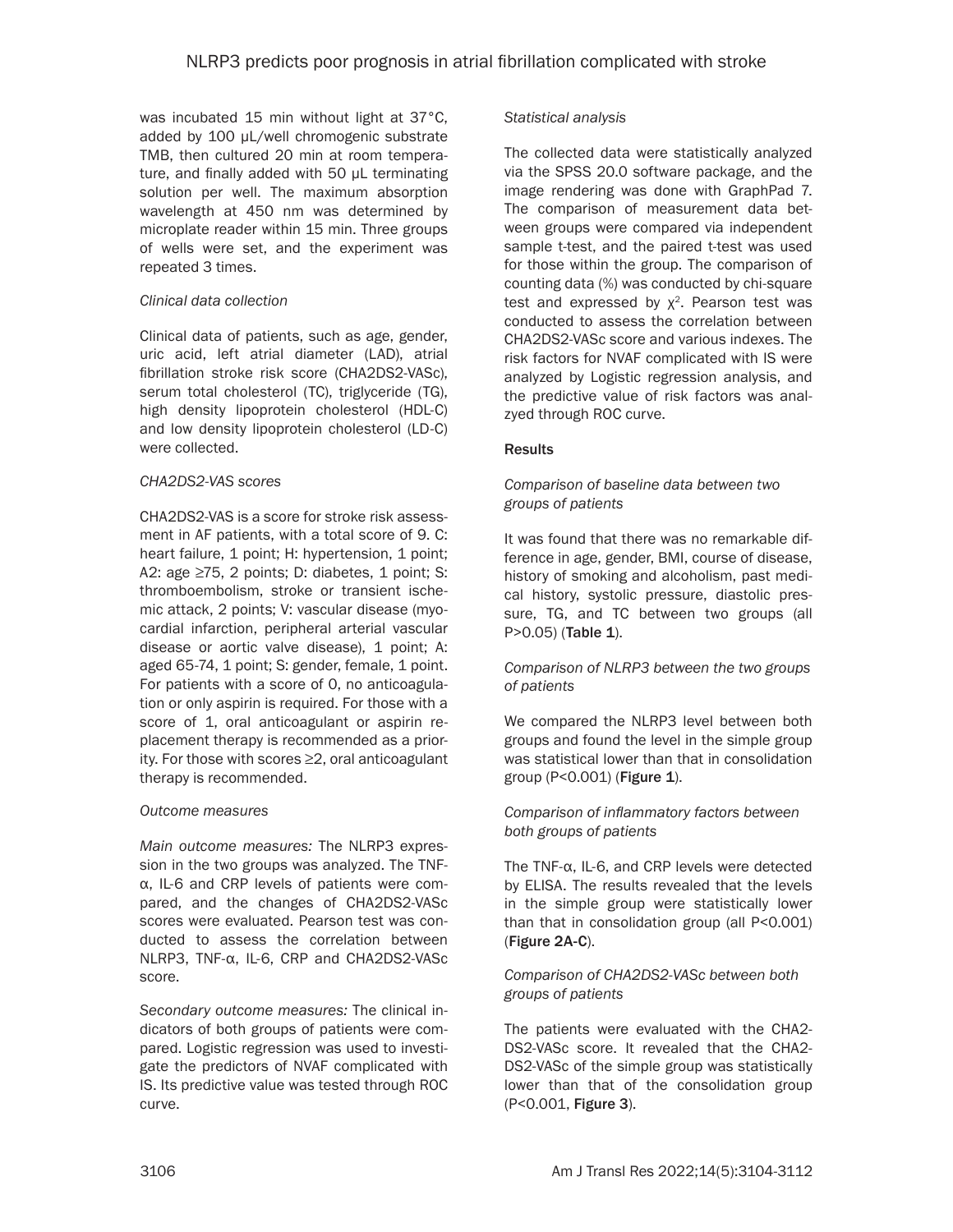#### NLRP3 predicts poor prognosis in atrial fibrillation complicated with stroke

| Factor                                | Simple group (n=60) | Consolidation group (n=45) | P value |
|---------------------------------------|---------------------|----------------------------|---------|
| Age                                   |                     |                            | 0.734   |
| $>70$                                 | 34                  | 24                         |         |
| $\leq 70$                             | 26                  | 21                         |         |
| Gender                                |                     |                            | 0.535   |
| Male                                  | 33                  | 22                         |         |
| Female                                | 27                  | 23                         |         |
| <b>BMI</b>                            |                     |                            | 0.573   |
| $>24$ kg/m <sup>2</sup>               | 30                  | 20                         |         |
| $\leq$ 24 kg/m <sup>2</sup>           | 30                  | 25                         |         |
| Course of disease                     |                     |                            | 0.777   |
| >3 years                              | 27                  | 19                         |         |
| $\leq$ 3 years                        | 33                  | 26                         |         |
| History of smoking                    |                     |                            | 0.776   |
| Yes                                   | 35                  | 25                         |         |
| No                                    | 25                  | 20                         |         |
| History of alcoholism                 |                     |                            | 0.893   |
| Yes                                   | 14                  | 10                         |         |
| <b>No</b>                             | 46                  | 35                         |         |
| Past medical history                  |                     |                            |         |
| Hypertension                          | 27                  | 22                         | 0.693   |
| Hyperlipidemia                        | 11                  | $\overline{7}$             | 0.709   |
| <b>Diabetes</b>                       | 20                  | 16                         | 0.558   |
| Chronic obstructive pulmonary disease | 9                   | 6                          | 0.809   |
| Systolic pressure (mmHg)              | 131.50±12.75        | 136.00±15.81               | 0.109   |
| Diastolic pressure (mmHg)             | 77.05±14.92         | 79.75±11.73                | 0.317   |
| <b>TG</b>                             | $1.51 \pm 0.40$     | $1.49 + 0.40$              | 0.798   |
| TC                                    | $4.64 \pm 0.96$     | 4.58±0.1.10                | 0.735   |

Table 1. Baseline data



Simple group Consolidation group

Figure 1. Expression of NLRP3 in patients with NVAF and IS. \*\*\*P<0.001.

#### *Relationship between NLRP3, inflammatory factors and CHA2DS2-VASc score*

The correlation of NLRP3, inflammatory factors and CHA2DS2-VASc score was analyzed by Pearson test. It showed that NLRP3, TNF-α, CRP and IL-6 were positively correlated with CHA2DS2-VASc (P<0.05, Figure 4A-D).

#### *Predictive value of NLRP3, TNF-α, CRP and IL-6 in NVAF complicated with IS*

The factors with statistical difference between the two groups of patients were collected for assignment (Table 2). Multivariate analysis manifested that NLRP3, CRP, IL-6, and CHA2- DS2-VASc were independently related to NVAF complicated with IS (Figure 5, P<0.05). To clarify the predictive value of the risk factors in NVAF complicated with IS, we drew the ROC curve. It was found that the areas under the curve of NLRP3, CRP, IL-6 and CHA2DS2-VASc were all greater than 0.8, and that of NLRP3 for predicting NVAF complicated with IS was the largest (Figure 6A). Then, we predicted the joint ROC curve according to logistics regression. Through further analysis, we found that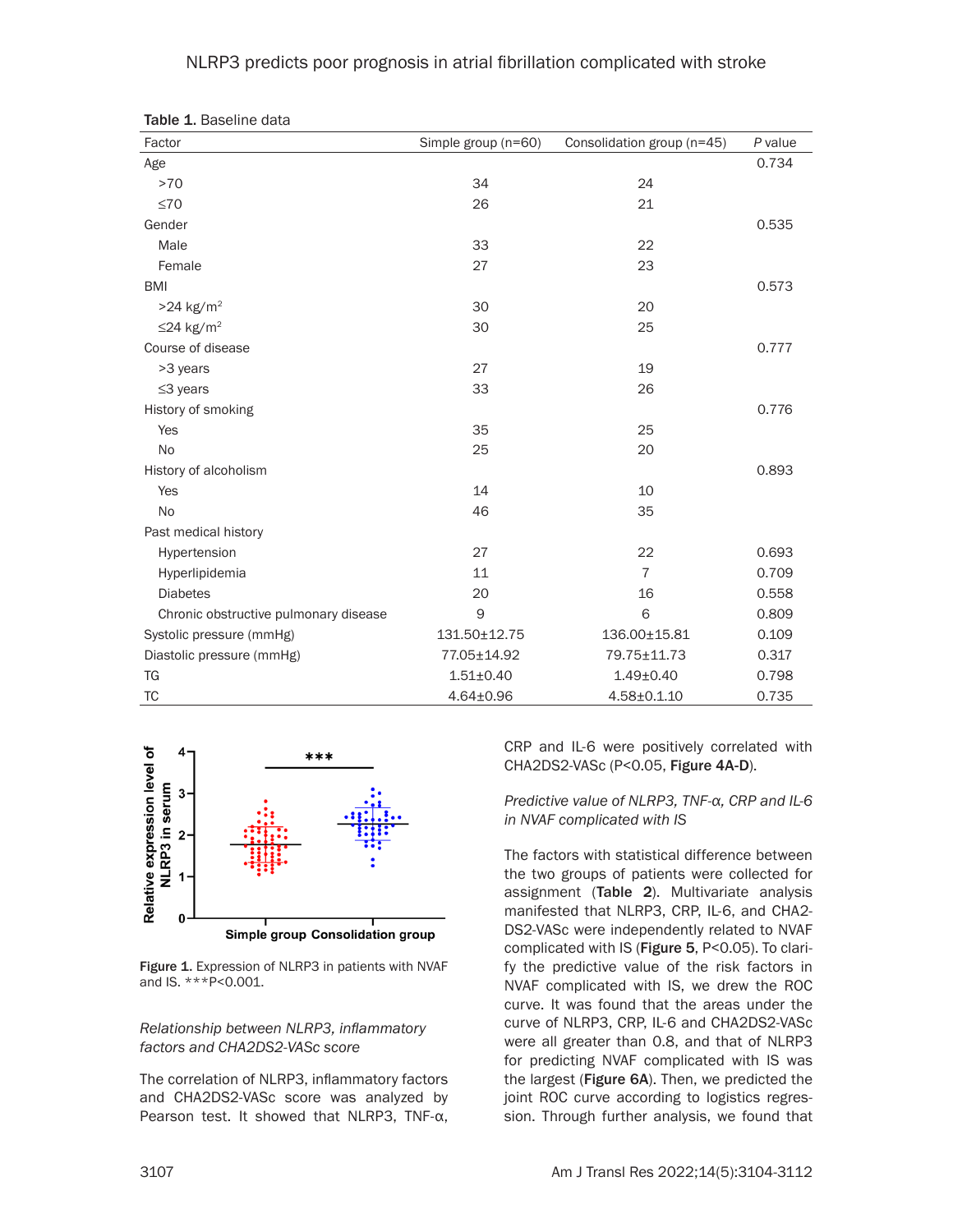

Figure 2. Expression of TNF-α, CRP, and IL-6 in serum of patients with NVAF and IS. A. Detection of serum TNF-α level in simple group and consolidation group by ELISA; B. Detection of serum CRP level in simple group and consolidation group by ELISA; C. Detection of serum IL-6 level in simple group and consolidation group by ELISA. \*\*\*P<0.001.



Figure 3. Comparison of CHA2DS2-VASc in patients with NVAF and IS. \*\*\*P<0.001.

the area under the joint curve was 0.996 (Figure 6B). This indicates that the combined detection of NLRP3, CRP, IL-6 and CHA2DS2- VASc can be used as a potential indicator for predicting NVAF complicated with IS.

#### **Discussion**

Ischemic stroke (IS) is a familiar clinical neurological disease. Its manifestations are mainly neurological defects, with high morbidity and mortality [15]. NVAF, an independent risk factor of IS, can easily form left atrial thrombus and increase the risk [16]. Recently, research has found [17] that inflammation and oxidative stress are involved in the process of cerebrovascular injury, so finding relevant effective markers is quite valuable for the early diagnosis and treatment of NVAF complicated with IS.

The NLRP3 inflammasome plays a vital role in various cardiovascular diseases, including myocardial infarction, atherosclerosis, hypertension, and dilated cardiomyopathy [18, 19]. It is reported that NLRP3 is involved in AF development and progression. For example, Yao et al. [20] found that NLRP3, ASC and Casp1-p20, the components of the NLRP3 inflammasome, were expressed in atrial myocytes from AF patients and normal people. Among them, the NLRP3 protein in patients with persistent AF was much higher than that in normal people. As the most common acute and severe disease worldwide, IS has a high risk of death and disability, and data shows that it accounts for 87% of the total number of strokes [21]. It has been reported that AF increases the morbidity of IS [22]. Hua et al. [23] discovered that IS injury can be improved by inhibiting the activation of NLRP3 inflammasome, which indicates that NLRP3 is also involved in the occurrence of IS. Nowadays, there are few clinical observation indicators about NVAF complicated with IS. Based on the above studies, we speculate that NLRP3 may be involved in NVAF complicated with IS.

It was found that the NLRP3 level in serum of patients with NVAF and IS was higher than that of those with pure NVAF, indicating that the level changes were related to IS. Furthermore, we also analyzed the TNF-α, CRP and IL-6 levels in patients. As a classic inflammatory factor, the elevated TNF-α level can further activate the inflammation and participate in the occurrence of stroke [24]. CRP aggravates vascular intimal injury and aggravates lumen stenosis symptoms through multiple pathways [25]. IL-6 is a pro-inflammatory factor that can promote the differentiation of inflammatory cells and can also boost the aggregation of those cells in the arterial intima and increase the synthesis of stress response proteins, increasing the risk of IS [26]. TNF-α, CRP and IL-6 were found to have increased expression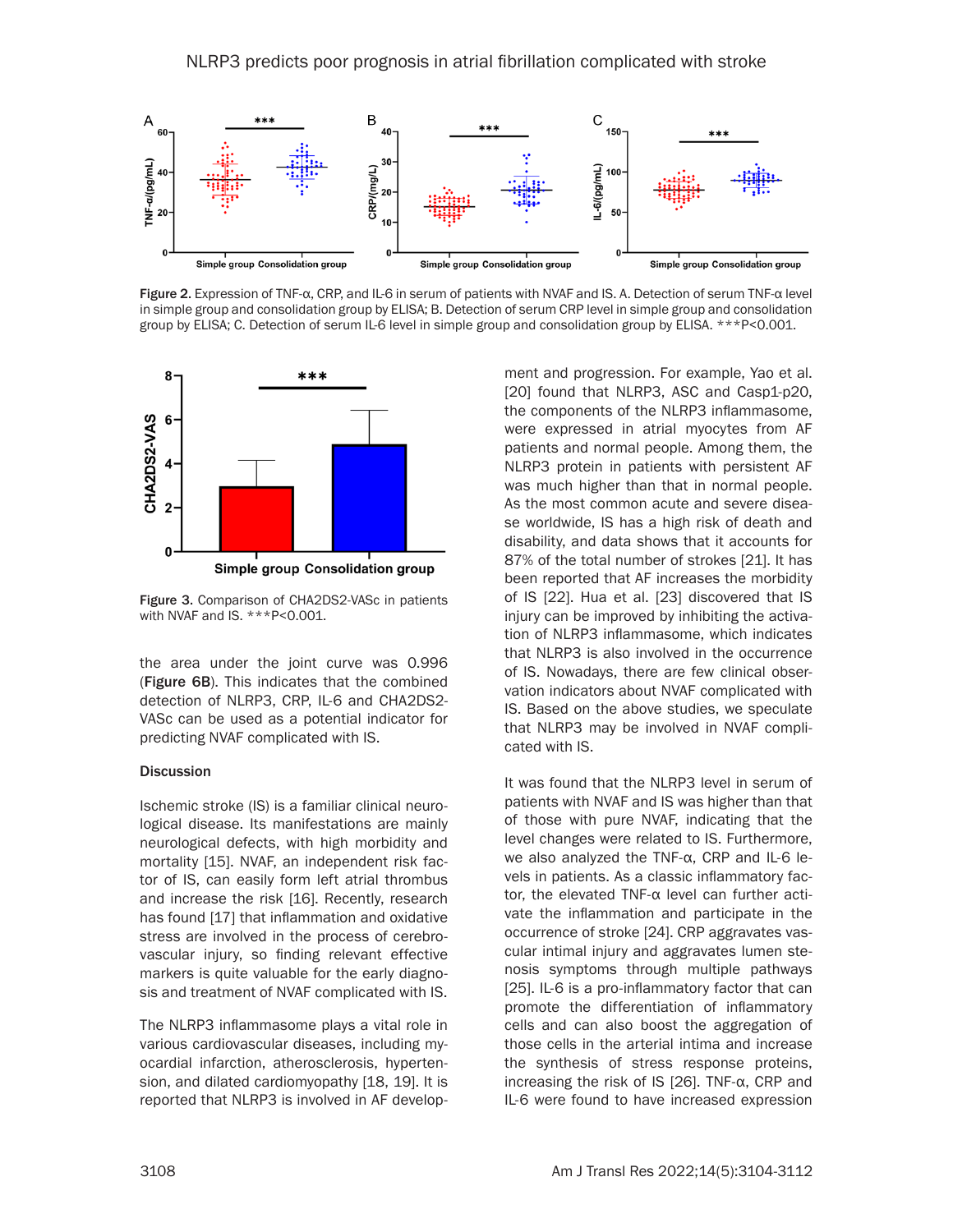

Figure 4. Correlation between NLRP3, inflammatory factors and CHA2DS2-VASc score. A. Pearson test for the correlation between NLRP3 and CHA2DS2-VASc score; B. Pearson test for the correlation between TNF-α and CHA2DS2- VASc score; C. Pearson test for the correlation between CRP and CHA2DS2-VASc score; D. Pearson test for the correlation between IL-6 and CHA2DS2-VASc score.

| <b>Table 2.</b> Assignment table |                                              |
|----------------------------------|----------------------------------------------|
| Factor                           | Assignment                                   |
| NLRP3                            | $\geq$ 1.996=1, <1.996=0 (Cut-off value)     |
| TNF- $\alpha$                    | $\geq$ 38.84=1, <38.84=0 (Cut-off value)     |
| <b>CRP</b>                       | ≥18.39=1, <18.39=0 (Cut-off value)           |
| $IL-6$                           | ≥83.58=1, <83.58=0 (Cut-off value)           |
| CHA2DS2-VASc                     | 1=1, 2=2, , 8=8                              |
| NVAF complicated with IS         | Consolidation group $=1$ ; Simple group $=0$ |

| Characteristics | N(% | HR (95% CI)            |                   | P value |
|-----------------|-----|------------------------|-------------------|---------|
| NLRP3           | 105 | $0.167(0.031 - 0.906)$ |                   | 0.038   |
| TNF- $\alpha$   | 105 | $0.242(0.045 - 1.298)$ |                   | 0.098   |
| <b>CRP</b>      | 105 | $0.047(0.007 - 0.309)$ | ╺──               | 0.001   |
| $IL-6$          | 105 | $0.026(0.003 - 0.225)$ | ⊶                 | 0.001   |
| CHA2DS2-VASc    | 105 | $0.321(0.166 - 0.621)$ |                   | 0.001   |
|                 |     |                        | 0.0<br>0.5<br>1.0 |         |

Figure 5. Multivariate analysis of NVAF complicated with IS.

in patients with NVAF complicated by IS. The CHA2DS2- VASc score is often used to assess the risk of stroke in NVAF patients and can guide clinical anticoagulation therapy. It was found that NLRP3, TNF-α, CRP and IL-6 were all positively correlated with the CHA2DS2-VASc score. This suggests that the level changes may indicate the risk of NVAF complicated by IS. Aynaci [27] and Lip [28] found that TNF-α, CRP and IL-6 were highly expressed in patients with NVAF complicated by IS, and were related to their prognosis. We also verified that TNF-α, CRP and IL-6 increased in patients with NVAF com-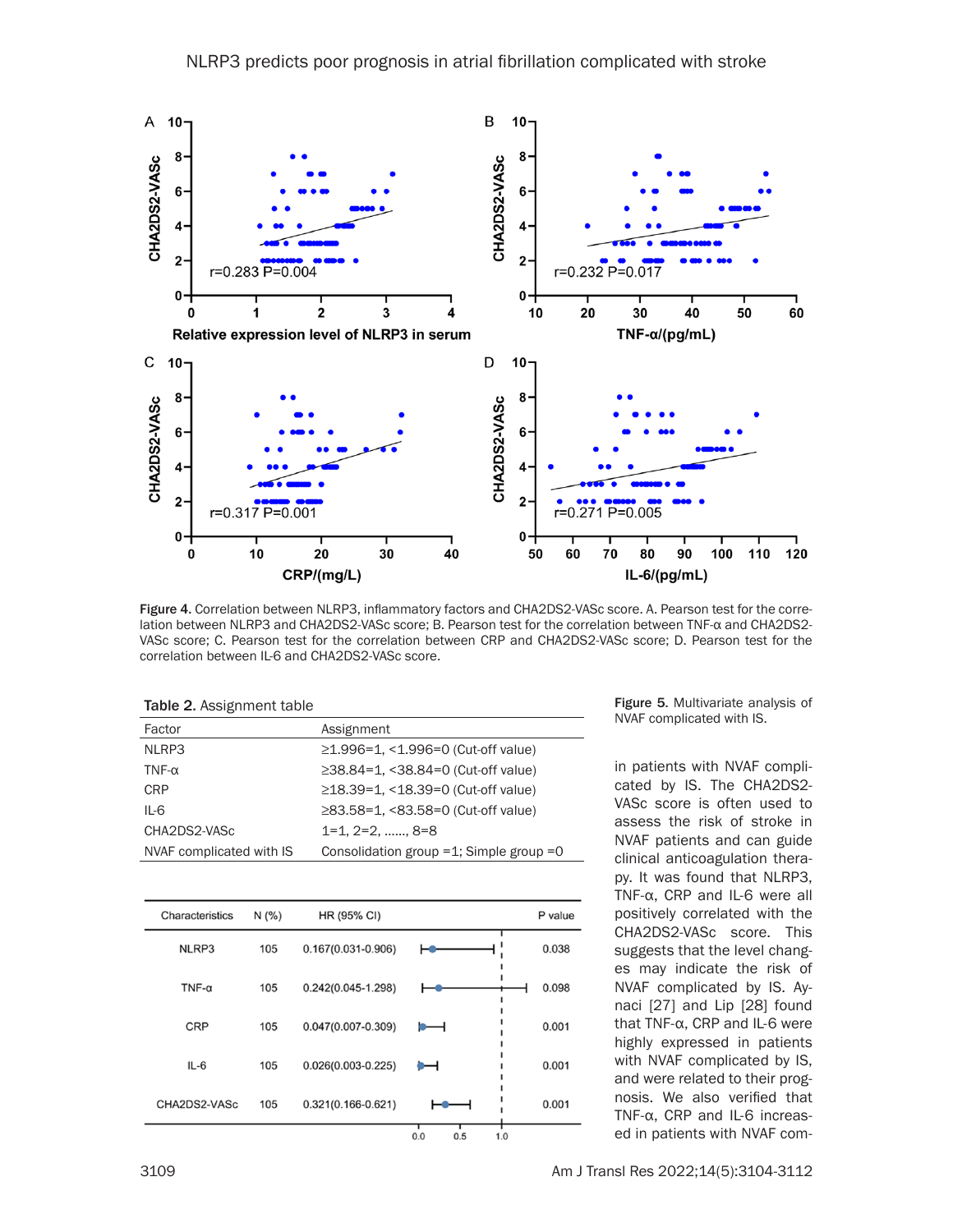

Figure 6. ROC curves of NLRP3, CRP, IL-6 and CHA2DS2-VASc predicting NVAF complicated with IS. A. NLRP3, CRP, IL-6 and CHA2DS2-VASc alone predicted the ROC curve of NVAF complicated with IS; B. NLRP3, CRP, IL-6 and CHA2DS2-VASc combined to predict the ROC curve of NVAF complicated with IS.

plicated by IS. In addition, we first discovered that the NLRP3 level in patients with NVAF complicated by IS was higher than that in those with NVAF alone. Early studies have shown [29] that cardiomyocyte NLRP3 inflammasome activation is a major factor for the overall increase in NLRP3 activity in atrial tissue from patients with paroxysmal AF. We believe that when the NLRP3 inflammasome is activated, it will cause a series of inflammatory cascade responses in the body, inducing nerve cell damage and inflammation. IS is the most serious complication of AF. When IS occurs in patients, the inflammation in the body is further aggravated, resulting in a further increase in NLRP3. Finally, we analyzed potential predictors for patients with NVAF complicated by IS. Through logistic regression, we found that NLRP3, CRP, IL-6 and CHA2DS2-VASc can be used as potential factors for predicting NVAF complicated with IS. While ROC curve analysis denoted that the area under the curve of each indicator alone was greater than 0.8, and that of NLRP3 was the largest. This suggests that NLRP3 has a high predictive value in NVAF complicated with IS.

We first verified that NLRP3 is highly expressed in NVAF complicated with IS, and it has a high predictive value. Nevertheless, the research still has some limitations. First, we did not observe whether there is a difference in NLRP3 between normal people and NVAF complicated with IS. Secondly, it is still vague whether there is a change in NLRP3 before and after treatment. What's more, no follow-up was performed in this research, and further analysis is needed to determine whether there is a link between NLRP3 and prognosis. Finally, the inflammatory bodies of NLRP3 mainly contain NLRP3, CARD and procaspase-1. In this research, we only detected NLRP3 in the serum of patients, but not the other two proteins. It is vague whether CARD and procaspase-1 can improve the predictive performance in predicting NVAF complicated with IS. Thus, in the follow-up study, we will further assess the relationship between NLRP3 and the prognosis of NVAF patients complicated with IS, to provide potential indicators for clinical treatment and efficacy evaluation.

Overall, NLRP3 is highly expressed in the peripheral blood of patients with NVAF complicated by IS, which can be used as a potential predictive indicator.

#### Disclosure of conflict of interest

#### None.

Address correspondence to: Qianhong Yang, Department of Geriatrics, Minhang Hospital, Fudan University, 170 Xinsong Road, Shanghai 201199, China. Tel: +86-18721480934; E-mail: [yangqh73@](mailto:yangqh73@163.com) [163.com](mailto:yangqh73@163.com)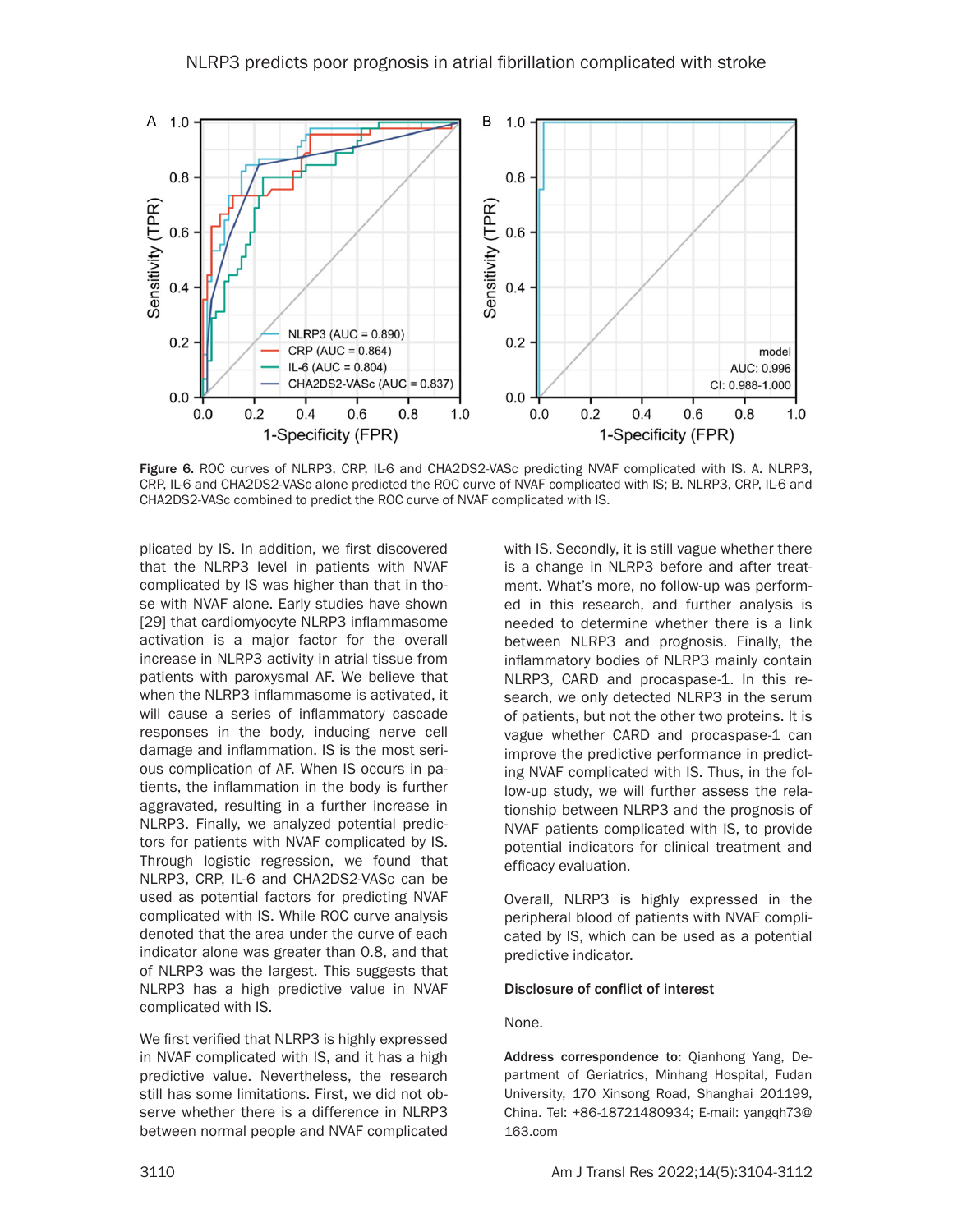#### References

- [1] Lau DH, Linz D and Sanders P. New findings in atrial fibrillation mechanisms. Card Electrophysiol Clin 2019; 11: 563-571.
- [2] Bosch NA, Cimini J and Walkey AJ. Atrial fibrillation in the ICU. Chest 2018; 154: 1424-1434.
- [3] Wang Z, Chen Z, Wang X, Zhang L, Li S, Tian Y, Shao L, Hu H and Gao R; China Hypertension Survey Group. The disease burden of atrial fibrillation in China from a national cross-sectional survey. Am J Cardiol 2018; 122: 793- 798.
- [4] Alkhouli M and Friedman PA. Ischemic stroke risk in patients with nonvalvular atrial fibrillation: JACC review topic of the week. J Am Coll Cardiol 2019; 74: 3050-3065.
- [5] Zhan Y, Joza J, Al Rawahi M, Barbosa RS, Samuel M, Bernier M, Huynh T, Thanassoulis G and Essebag V. Assessment and management of the left atrial appendage thrombus in patients with nonvalvular atrial fibrillation. Can J Cardiol 2018; 34: 252-261.
- [6] Merella P, Lorenzoni G, Marziliano N, Berne P, Viola G, Pischedda P and Casu G. Nonvalvular atrial fibrillation in high-hemorrhagic-risk patients: state of the art of percutaneous left atrial appendage occlusion. J Cardiovasc Med (Hagerstown) 2019; 20: 1-9.
- [7] Marini C, De Santis F, Sacco S, Russo T, Olivieri L, Totaro R and Carolei A. Contribution of atrial fibrillation to incidence and outcome of ischemic stroke: results from a population-based study. Stroke 2005; 36: 1115-1119.
- [8] Mendelson SJ and Prabhakaran S. Diagnosis and management of transient ischemic attack and acute ischemic stroke: a review. JAMA 2021; 325: 1088-1098.
- [9] Li N and Brundel B. Inflammasomes and proteostasis novel molecular mechanisms associated with atrial fibrillation. Circ Res 2020; 127: 73-90.
- [10] Shao BZ, Xu ZQ, Han BZ, Su DF and Liu C. NLRP3 inflammasome and its inhibitors: a review. Front Pharmacol 2015; 6: 262.
- [11] Zhang J, Huang L, Shi X, Yang L, Hua F, Ma J, Zhu W, Liu X, Xuan R, Shen Y, Liu J, Lai X and Yu P. Metformin protects against myocardial ischemia-reperfusion injury and cell pyroptosis via AMPK/NLRP3 inflammasome pathway. Aging (Albany NY) 2020; 12: 24270-24287.
- [12] Liu H, Wu X, Luo J, Zhao L, Li X, Guo H, Bai H, Cui W, Guo W, Feng D and Qu Y. Adiponectin peptide alleviates oxidative stress and NLRP3 inflammasome activation after cerebral ischemia-reperfusion injury by regulating AMPK/ GSK-3beta. Exp Neurol 2020; 329: 113302.
- [13] Hendriks JM and Heidbuchel H. The management of atrial fibrillation: an integrated team

approach - insights of the 2016 European Society of Cardiology guidelines for the management of atrial fibrillation for nurses and allied health professionals. Eur J Cardiovasc Nurs 2019; 18: 88-95.

- [14] Livak KJ and Schmittgen TD. Analysis of relative gene expression data using real-time quantitative PCR and the 2(-Delta Delta C(T)) method. Methods 2001; 25: 402-408.
- [15] Feske SK. Ischemic stroke. Am J Med 2021; 134: 1457-1464.
- [16] Boursier-Bossy V, Zuber M and Emmerich J. Ischemic stroke and non-valvular atrial fibrillation: when to introduce anticoagulant therapy? J Med Vasc 2020; 45: 72-80.
- [17] Paul S and Candelario-Jalil E. Emerging neuroprotective strategies for the treatment of ischemic stroke: an overview of clinical and preclinical studies. Exp Neurol 2021; 335: 113518.
- [18] Huang Y, Xu W and Zhou R. NLRP3 inflammasome activation and cell death. Cell Mol Immunol 2021; 18: 2114-2127.
- [19] Paik S, Kim JK, Silwal P, Sasakawa C and Jo EK. An update on the regulatory mechanisms of NLRP3 inflammasome activation. Cell Mol Immunol 2021; 18: 1141-1160.
- [20] Yao C, Veleva T, Scott L Jr, Cao S, Li L, Chen G, Jeyabal P, Pan X, Alsina KM, Abu-Taha I Dr, Ghezelbash S, Reynolds CL, Shen YH, LeMaire SA, Schmitz W, Müller FU, El-Armouche A, Tony Eissa N, Beeton C, Nattel S, Wehrens XHT, Dobrev D and Li N. Enhanced cardiomyocyte NLRP3 inflammasome signaling promotes atrial fibrillation. Circulation 2018; 138: 2227- 2242.
- [21] Jolugbo P and Ariens RAS. Thrombus composition and efficacy of thrombolysis and thrombectomy in acute ischemic stroke. Stroke 2021; 52: 1131-1142.
- [22] Du H, Wilson D, Ambler G, Banerjee G, Shakeshaft C, Cohen H, Yousry T, Al-Shahi Salman R, Lip GYH, Houlden H, Brown MM, Muir KW, Jager HR and Werring DJ; Clinical Relevance of Microbleeds in Stroke (CROMIS-2) Collaborators. Small vessel disease and ischemic stroke risk during anticoagulation for atrial fibrillation after cerebral ischemia. Stroke 2021; 52: 91- 99.
- [23] Zhu H, Jian Z, Zhong Y, Ye Y, Zhang Y, Hu X, Pu B, Gu L and Xiong X. Janus kinase inhibition ameliorates ischemic stroke injury and neuroinflammation through reducing NLRP3 inflammasome activation via JAK2/STAT3 pathway inhibition. Front Immunol 2021; 12: 714943.
- [24] Zhang J, Chi H, Xiao H, Tian X, Wang Y, Yun X and Xu Y. Interleukin 6 (IL-6) and tumor necrosis factor alpha (TNF-alpha) single nucleotide polymorphisms (SNPs), inflammation and me-